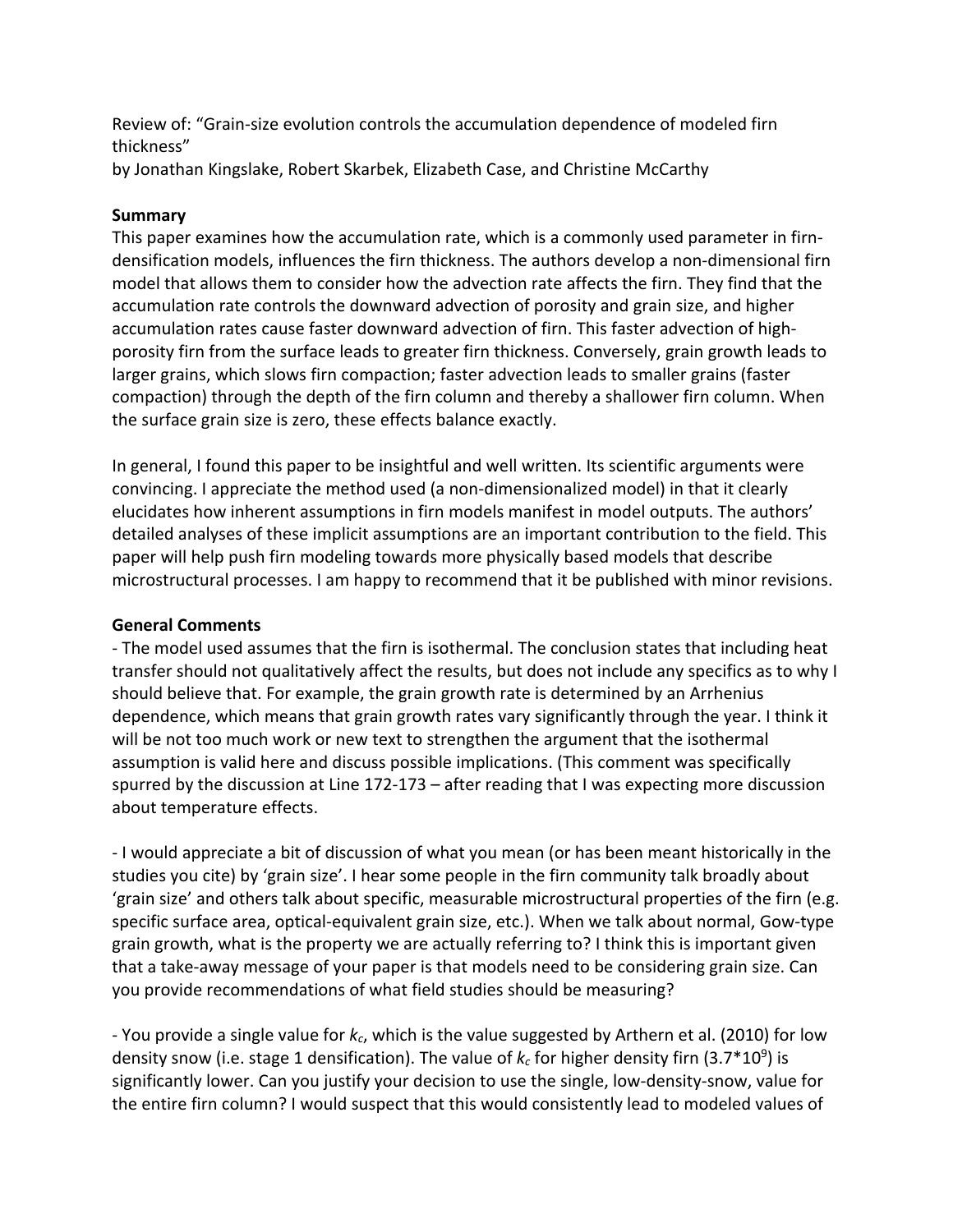*z830* that are too shallow. Will this affect your results, especially concerning the point at which the grain-size- and porosity-advection balance exactly? (Ok, now I see that it is mentioned near the end of the paper, but I would still like to see a bit more discussion of this – using a different  $k<sub>c</sub>$  for higher density firn will change the vertical velocity for a substantial portion of the firn column)

- Figures: I found that the font size on figure axis labels and ticks was too small (figures 1,2, 5, 6, 7); I had too zoom in on the pdf to read them. (Figure 8 is good!)

## **Specific Comments**

Abstract: you state, "the downward advection of porosity and of grain size are both affected by b, but have opposing impacts on firn thickness. The net result is that firn thickness increases with b and that the strength of this dependence increases with the surface grain size." I don't disagree, and it is clear to me what you mean after I have read the paper. But, I think this could be clarified here by explicitly stating how the porosity and grain size affect firn thickness (i.e., larger grains = slower compaction). When you say increases with surface grain size, do you mean increases with increasing surface grain size?

Line 42: should be "and/or" grain size

L52: You could mention that some models circumvent this issue by using the average accumulation over the lifetime of the firn layer, and is done in Li and Zwally and Stevens et al.

L57: It is not clear to me what you mean by your statement that a Lagrangian approach obscures advection. I agree that the advection is more explicit in an Eulerian model, but the advection rate and vertical velocity of layers can easily be tracked in a Lagrangian framework as well.

L177: sentence starting with 'While' – a bit of a run on sentence, can you break up to make it easier to parse for the reader? (I had to read it several times to get the gist.)

L182: do you mean that the firn compaction rate will approach zero? And can you be more specific about what 'at depth' means? i.e. at the bottom of the model domain, or beyond some defined threshold?

L186: do you mean grain growth rate increases? "Grain growth increases" implies that there is more grain growth, which I am not sure how to interpret – more of the grains are experiencing growth?

L191: "combination of conditions are likely"  $\rightarrow$  'is likely'

L226: Is the fact that that nondimensional time is 0.83 purely coincidental or related to the fact that you are nondimensionalizing and 0.83 is the close off porosity? (Or, perhaps I am asking if you prescribe a densification rate change at 830 kg/m<sup>3</sup>.)